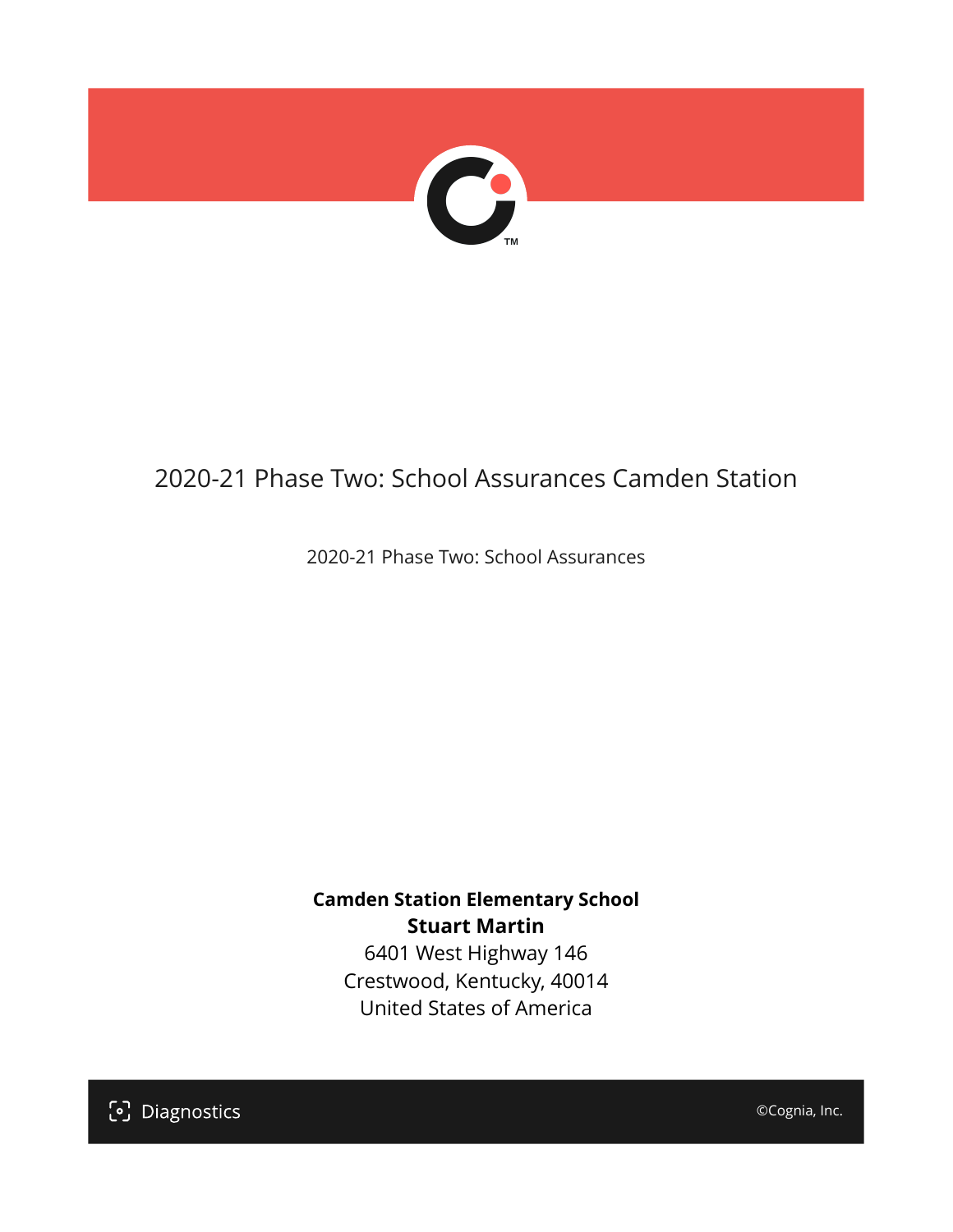#### **Table of Contents**

| 2020-21 Phase Two: School Assurances                    |  |
|---------------------------------------------------------|--|
| Introduction                                            |  |
| <b>Teacher Performance</b>                              |  |
| Title I Schoolwide Programs                             |  |
| Title I Targeted Assistance School Programs             |  |
| Schools Identified for Targeted Support and Improvement |  |
| All School Programs                                     |  |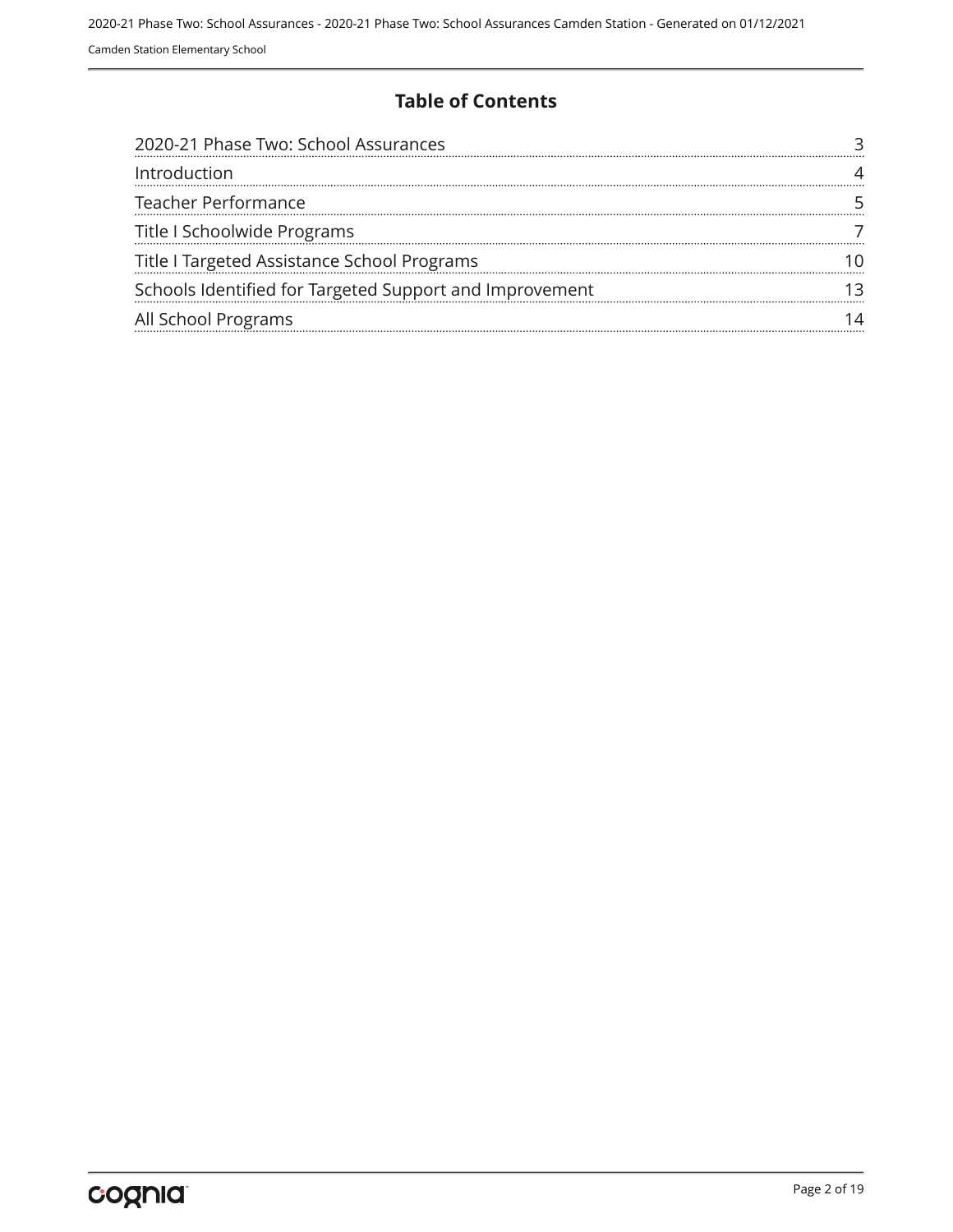2020-21 Phase Two: School Assurances - 2020-21 Phase Two: School Assurances Camden Station - Generated on 01/12/2021

Camden Station Elementary School

## <span id="page-2-0"></span>**2020-21 Phase Two: School Assurances**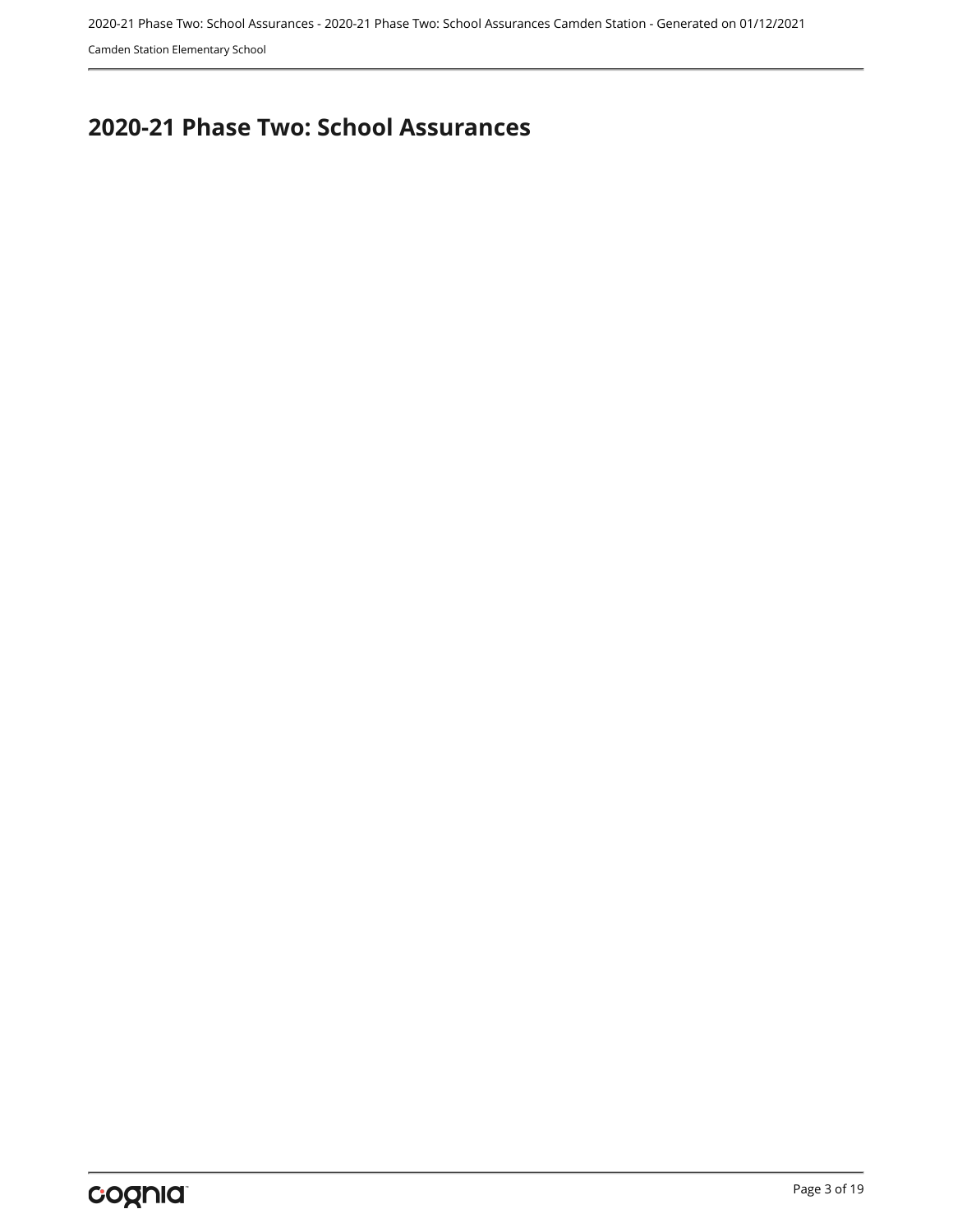2020-21 Phase Two: School Assurances - 2020-21 Phase Two: School Assurances Camden Station - Generated on 01/12/2021 Camden Station Elementary School

## <span id="page-3-0"></span>**Introduction**

Assurances are a required component of the improvement planning process (703 KAR 5:225). Please read each assurance carefully and indicate whether your school complies by selecting the appropriate response (Yes, No or N/A). If you wish to provide further information or clarify your response, space for comments is provided. Comments are optional. You may upload any supporting documentation as needed.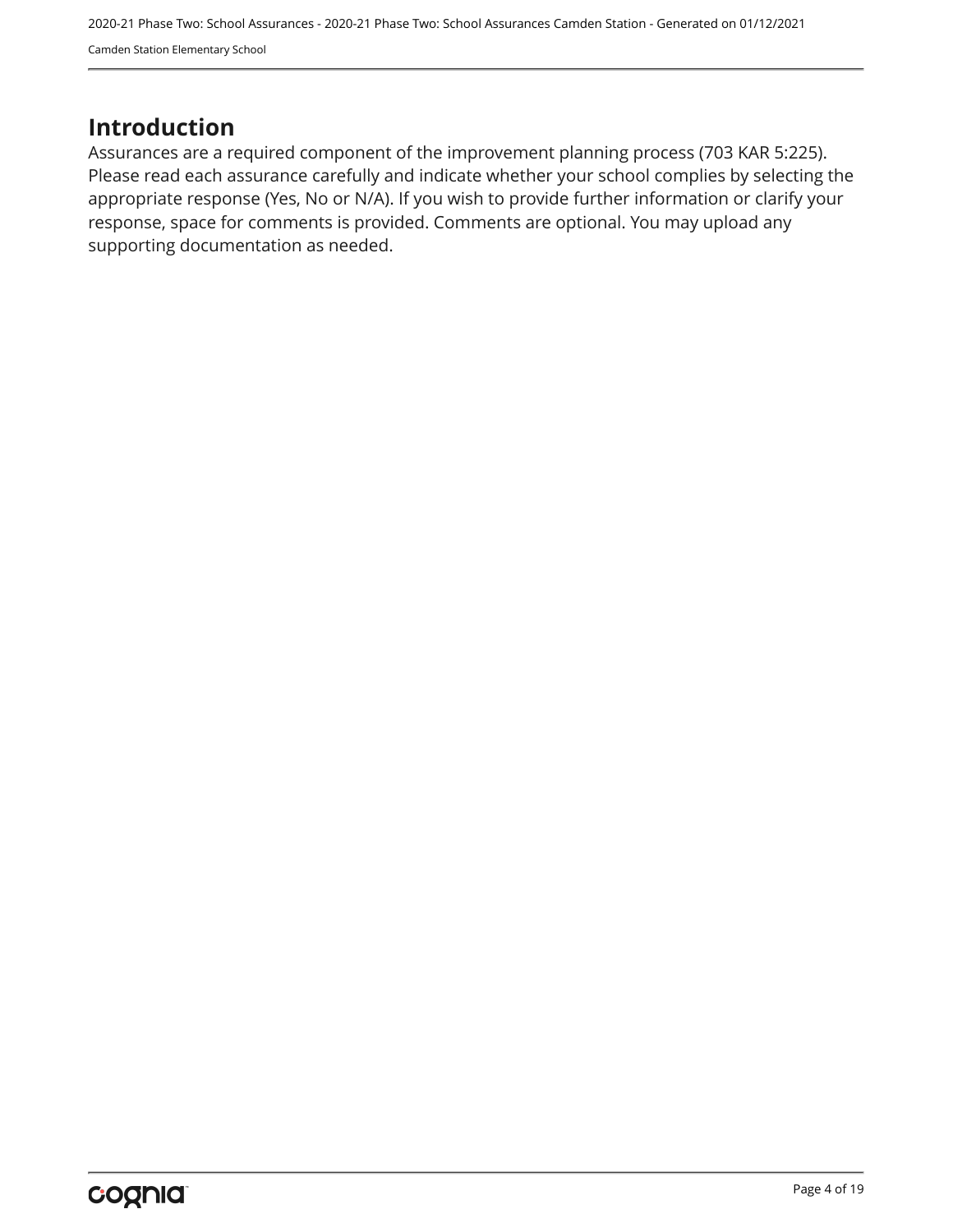## <span id="page-4-0"></span>**Teacher Performance**

1. The KDE focuses on promoting equitable access to effective educators for all students, including minority students, those experiencing poverty, English learners and students with disabilities. Therefore, all districts and schools are charged with ensuring equitable access to experienced and effective educators. The Every Student Succeeds Act (ESSA) requires each school to report data regarding ineffective teachers. An ineffective teacher receives a summative effectiveness rating of "ineffective" as determined through the local performance evaluation system that meets the requirement established by KRS 156.557. An ineffective teacher consistently fails to meet expectations as determined by a trained evaluator, in competencies identified as the performance criteria in the Kentucky Framework for Teaching.

Due to the passage of Senate Bill 1 (2017), the measure and method for collecting teacher and leader effectiveness data was adjusted to fulfill the state law regarding district reporting and data collection. Number of students taught by ineffective teachers is self-reported by each school, in aggregate, by subpopulation. Names of ineffective teachers are not provided/collected.

Responses to this assurance will be collected in the [Kentucky Equitable Access to](https://www.surveymonkey.com/r/PNPMCCV) **[Effective Educators Survey](https://www.surveymonkey.com/r/PNPMCCV).** Responses to each survey question should be based on data from the 2019-20 school year. This survey collects data on ineffective teachers only. Data on inexperienced and out-of-field teachers is collected using the EPSB identification number provided in Infinite Campus. Please be sure all teachers have an EPSB number on file.

Once you have completed the survey, return to the 2020-21 Phase Two: School Assurances diagnostic to certify that your school has completed the survey and to complete the remaining assurances on the diagnostic.

**I certify this school has accurately completed the [Kentucky Equitable Access to](https://www.surveymonkey.com/r/PNPMCCV) [Effective Educators Survey](https://www.surveymonkey.com/r/PNPMCCV) by opening the survey link, entering all requested information, and submitting the completed survey as directed. I also certify that all certified staff members have an EPSB number entered in Infinite Campus.**

 **Yes** No N/A **COMMENTS**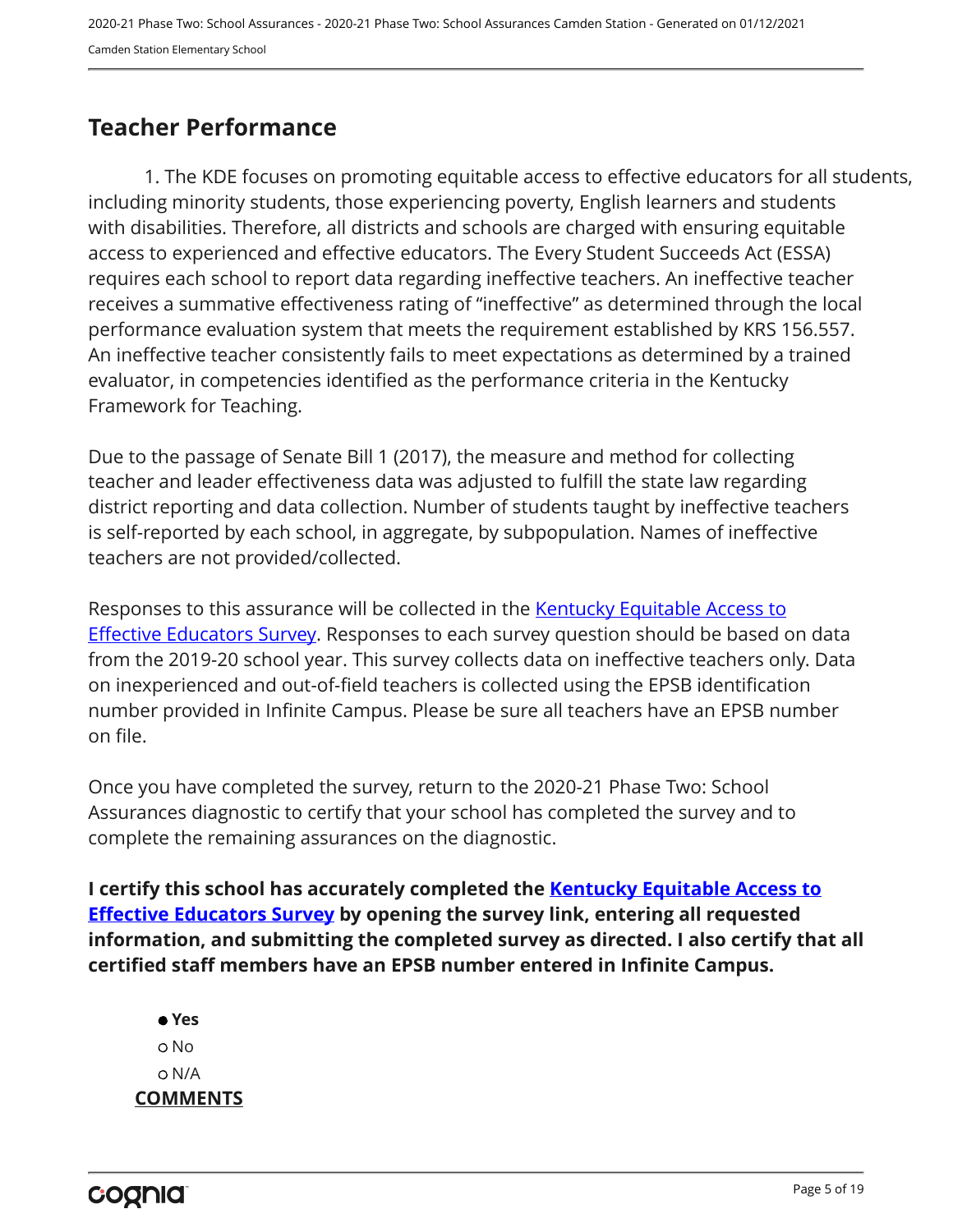Camden Station Elementary School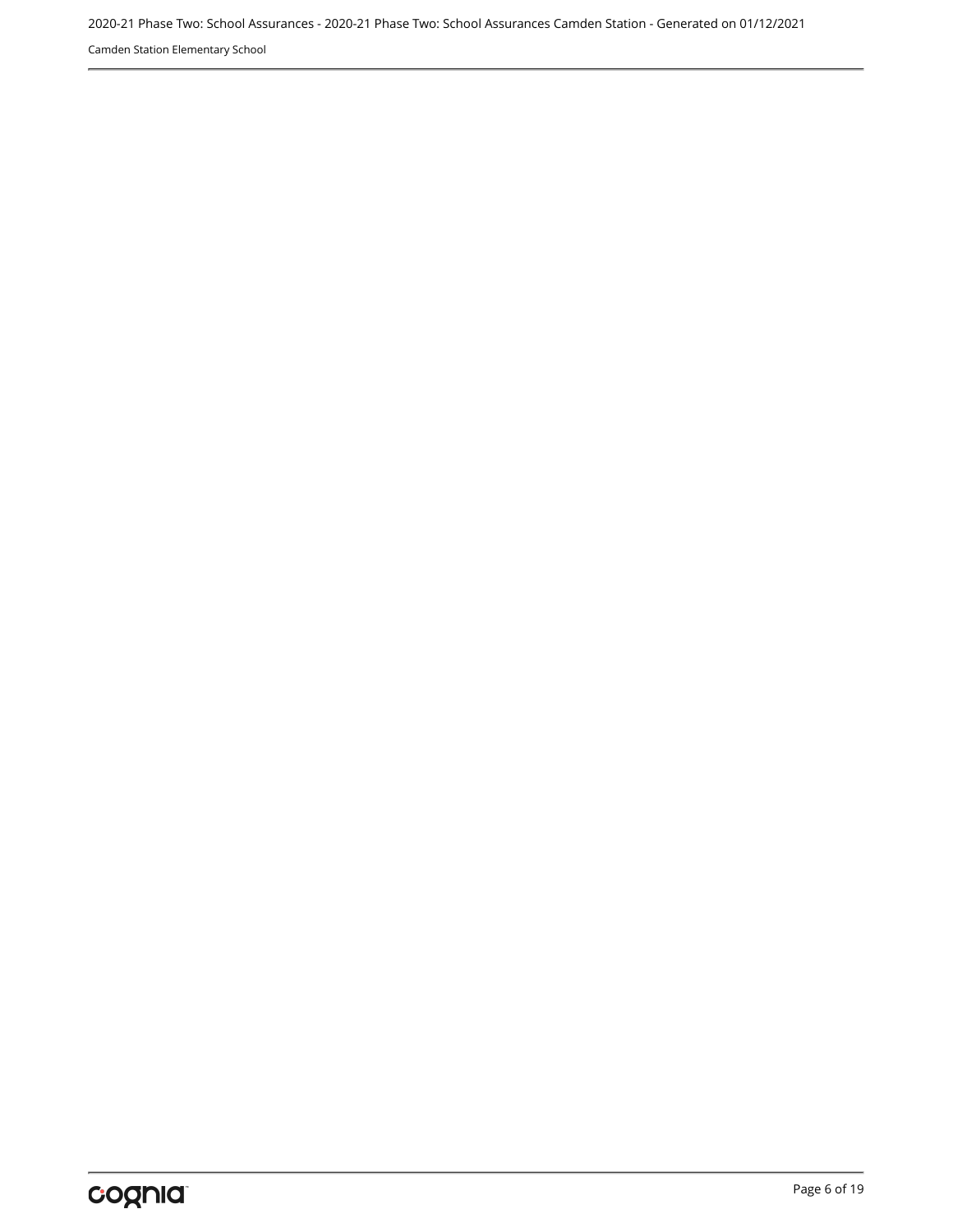## <span id="page-6-0"></span>**Title I Schoolwide Programs**

2. If the school is implementing a schoolwide program, the school developed a comprehensive plan during a 1-year period or qualifies for an exception under Section 1114(b)(1) of the Every Student Succeeds Act (ESSA).

 Yes o No  **N/A COMMENTS**

3. If the school is implementing a schoolwide program, the school developed a comprehensive plan with the involvement of parents and other members of the community to be served as well as individuals who will carry out such plan (e.g. teachers, administrators, classified staff, etc.) as required by Section 1114(b)(2) of ESSA.

 Yes o No  **N/A COMMENTS**

4. If the school is implementing a schoolwide program, the school developed a comprehensive plan that will remain in effect for the duration of the school's participation under Title I, Part A of ESSA as required by Section 1114(b)(3) of ESSA.

 Yes No  **N/A COMMENTS**

5. If the school is implementing a schoolwide program, the school developed a comprehensive plan that is available to district leadership, parents, and the public and in an understandable and uniform format as required by Section 1114(b)(4) of ESSA.

 Yes o No

cognia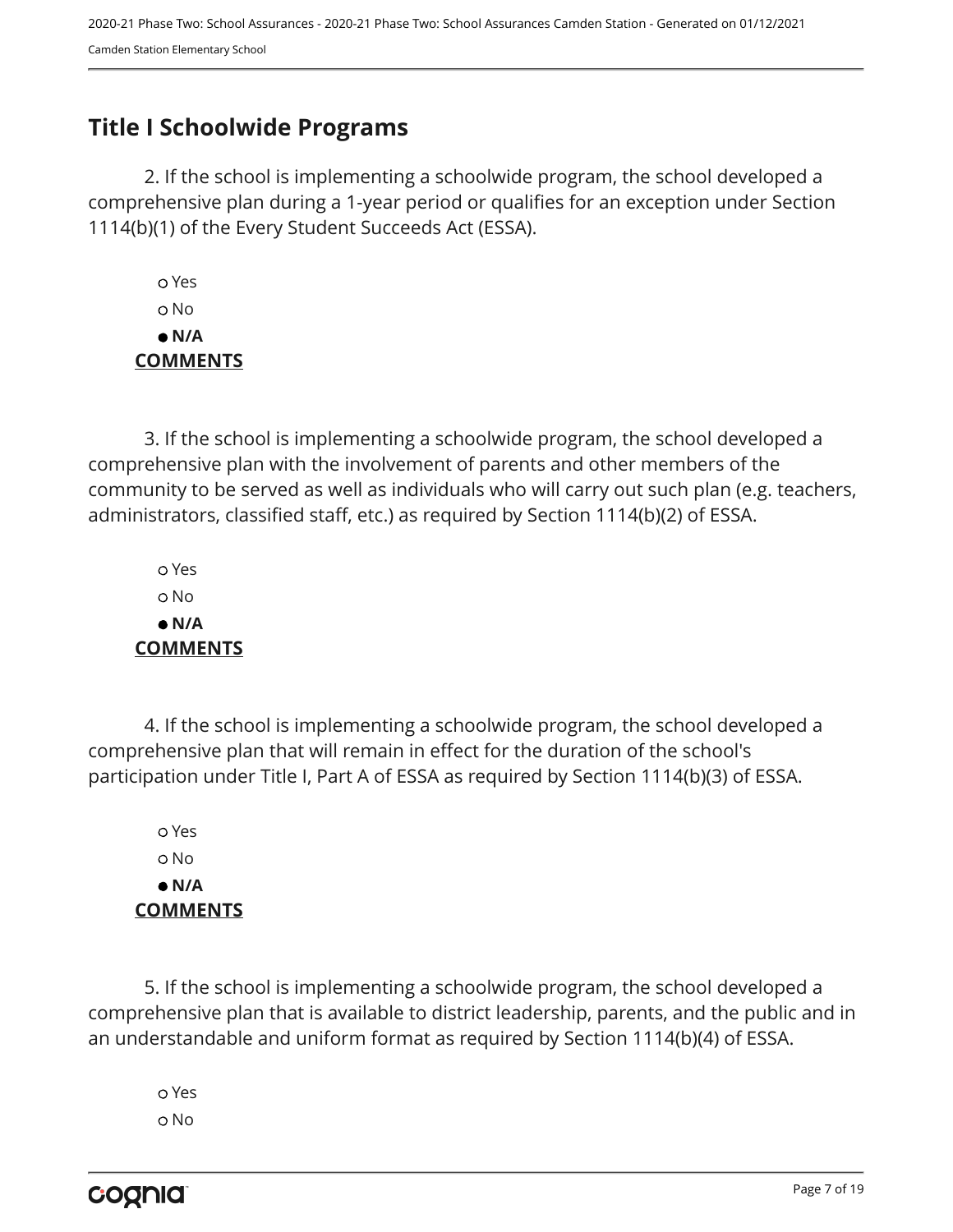#### **N/A COMMENTS**

6. If the school is implementing a schoolwide program, the school developed a comprehensive plan that, to the extent appropriate and applicable, coordinates with other federal, state, and local programs, including but not limited to the implementation of improvement activities in schools identified for comprehensive or targeted support and improvement, as required by Section 1114(b)(5) of ESSA.

 Yes No  **N/A COMMENTS**

7. If the school is implementing a schoolwide program, the school developed a comprehensive plan that is based on a comprehensive needs assessment, which included a review of academic achievement data, and includes, among other items, a description of the strategies the school will implement to address school needs as required by Section 1114(b)(6) of ESSA. The comprehensive needs assessment was developed with the participation of individuals who will carry out the schoolwide program plan, and the school documents how it conducted the needs assessment, the results it obtained, and the conclusions it drew from those results, as required by 34 Code of Federal Regulations (CFR) 200.26.

 Yes No  **N/A COMMENTS**

8. If the school is implementing a schoolwide program, the school developed, pursuant to Section 1114(b)(7), a comprehensive plan that includes a description of the strategies to be implemented to address school needs, including how such strategies: (1) provide opportunities for all children; (2) use methods and instructional strategies that strengthen the academic program in the school, increase learning time, and provide an enriched and accelerated curriculum; and, (3) address the needs of all children through, for example, the following activities: school-based mental health programs; a tiered model to prevent and address behavioral problems; professional development to

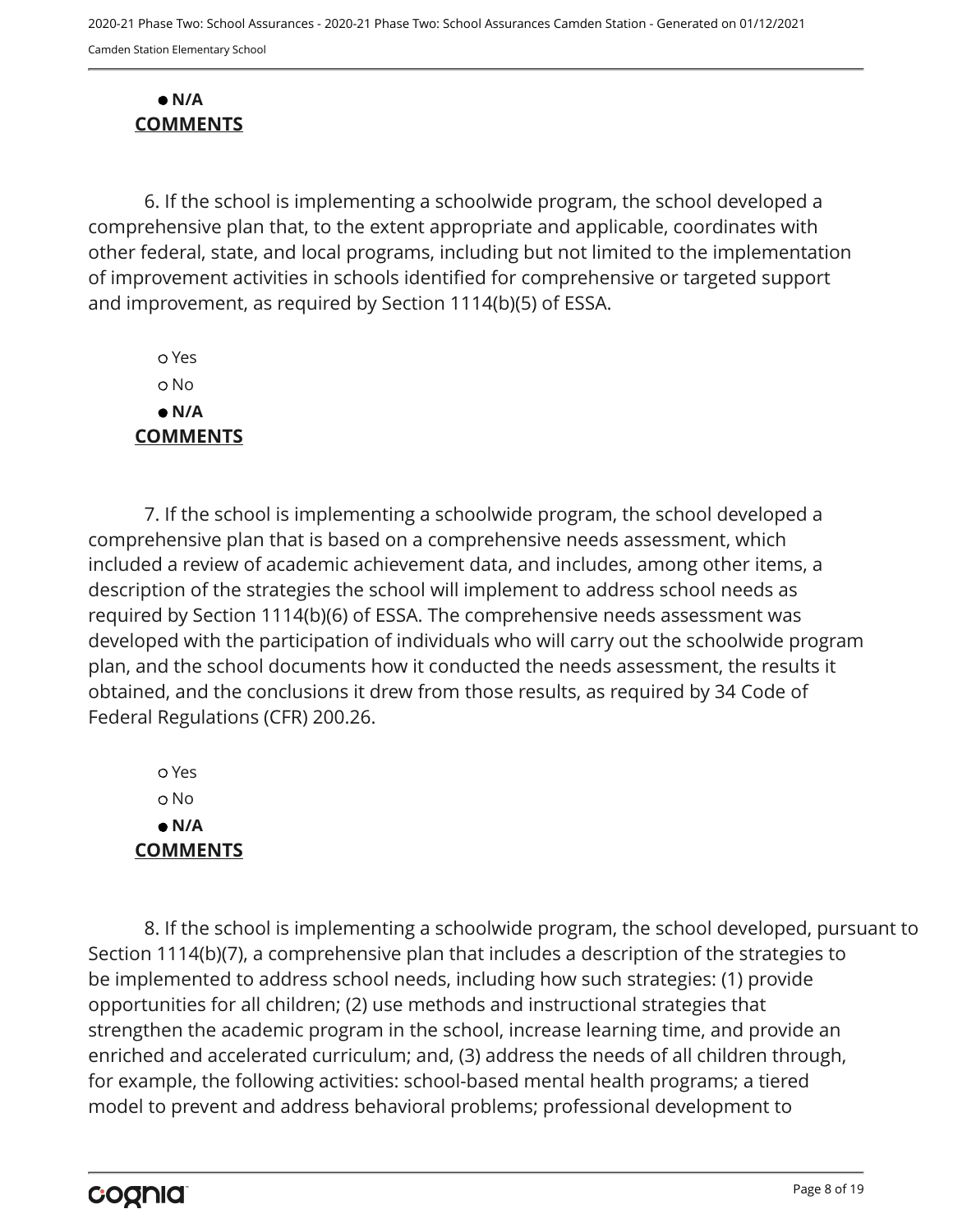improve instruction and use of data from academic assessments, and to recruit and retain effective teachers; and/or, strategies for assisting preschool children transition to local elementary school programs.

### Yes o No  **N/A COMMENTS**

9. The school regularly monitors the implementation and results achieved by the schoolwide program, using data from the State's annual assessments and other indicators of academic achievement. The school determines whether the schoolwide program has been effective in increasing the achievement of students in meeting the challenging State academic standards, particularly for those students who had been furthest from achieving the standards. The school revises the plan as necessary based on student needs and on the results of the regular monitoring, to ensure continuous improvement of students in the schoolwide program and to ensure that all students are provided opportunities to meet the challenging State academic standards, as required by Section 1114 (b)(3) of ESSA and 34 CFR 200.26.

 Yes o No  **N/A COMMENTS**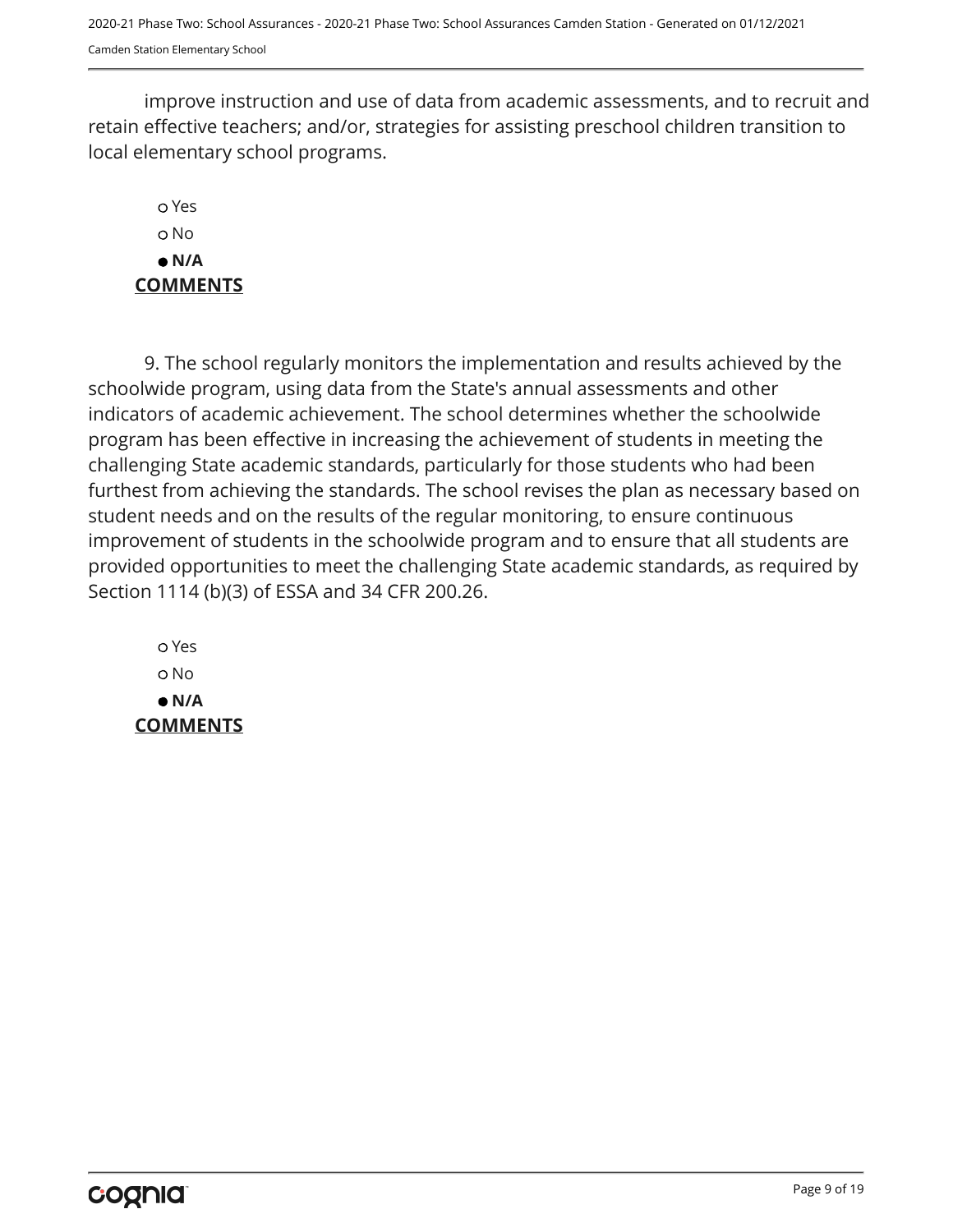# <span id="page-9-0"></span>**Title I Targeted Assistance School Programs**

10. If the school is implementing a targeted assistance school program, participating students are identified in accordance with Section 1115(c) and on the basis of multiple, educationally related, objective criteria.

 Yes o No  **N/A COMMENTS**

11. If the school is implementing a targeted assistance school program, the school serves participating students using resources under Title I, Part of ESSA to meet challenging state academic standards as required by Section 1115(b)(2)(A) of ESSA.

 Yes No  **N/A COMMENTS**

12. If the school is implementing a targeted assistance school program, the school serves, pursuant to Section 1115(b)(2)(B) of ESSA, participating students using methods and instructional strategies to strengthen the academic program of the school, which may include, for example, expanded learning time, summer programs, and/or a tiered model to prevent and address behavioral problems.

 Yes o No  **N/A COMMENTS**

13. If the school is implementing a targeted assistance school program, the school serves participating students by coordinating with and supporting the regular educational program as required by Section 1115(b)(2)(C) of ESSA.

Yes

cognia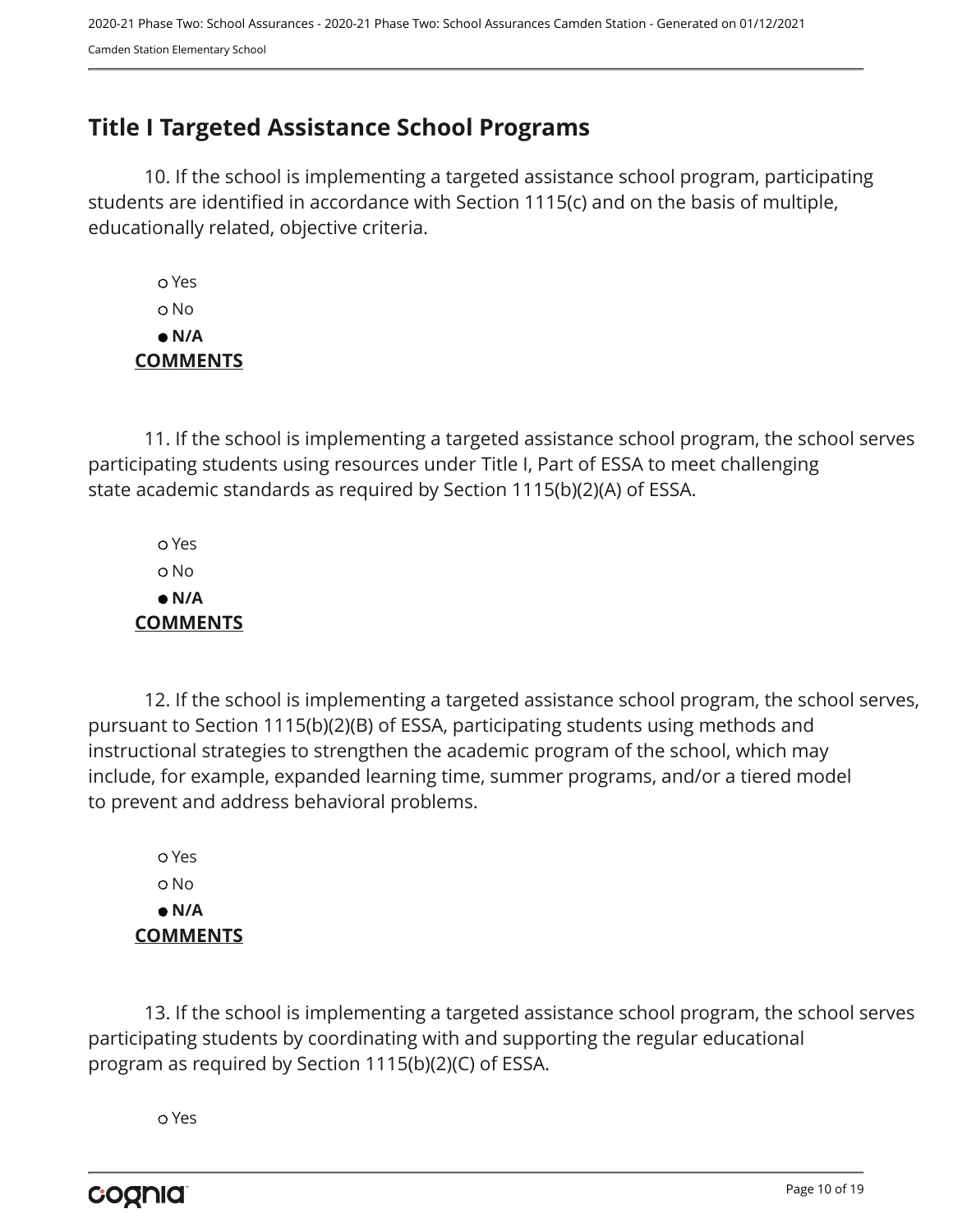No  **N/A COMMENTS**

14. If the school is implementing a targeted assistance school program, the school serves participating students by providing professional development to, for example, teachers, administrators, classified staff, and/or other school personnel who work with participating students as required by Section 1115(b)(2)(D) of ESSA.

 Yes No  **N/A COMMENTS**

15. If the school is implementing a targeted assistance school program, the school serves, pursuant to Section 1115(b)(2)(E) of ESSA, participating students by implementing strategies to increase the involvement of parents of participating students in accordance with Section 1116 of ESSA.

 Yes o No  **N/A COMMENTS**

16. If the school is implementing a targeted assistance school program, the school serves participating students, to the extent appropriate and applicable, by coordinating with other federal, state, and local programs, including but not limited to the implementation of improvement activities in schools identified for comprehensive or targeted support and improvement, as required by Section 1115(b)(2)(F) of ESSA.

 Yes o No  **N/A COMMENTS**

17. If the school is implementing a targeted assistance school program, the school serves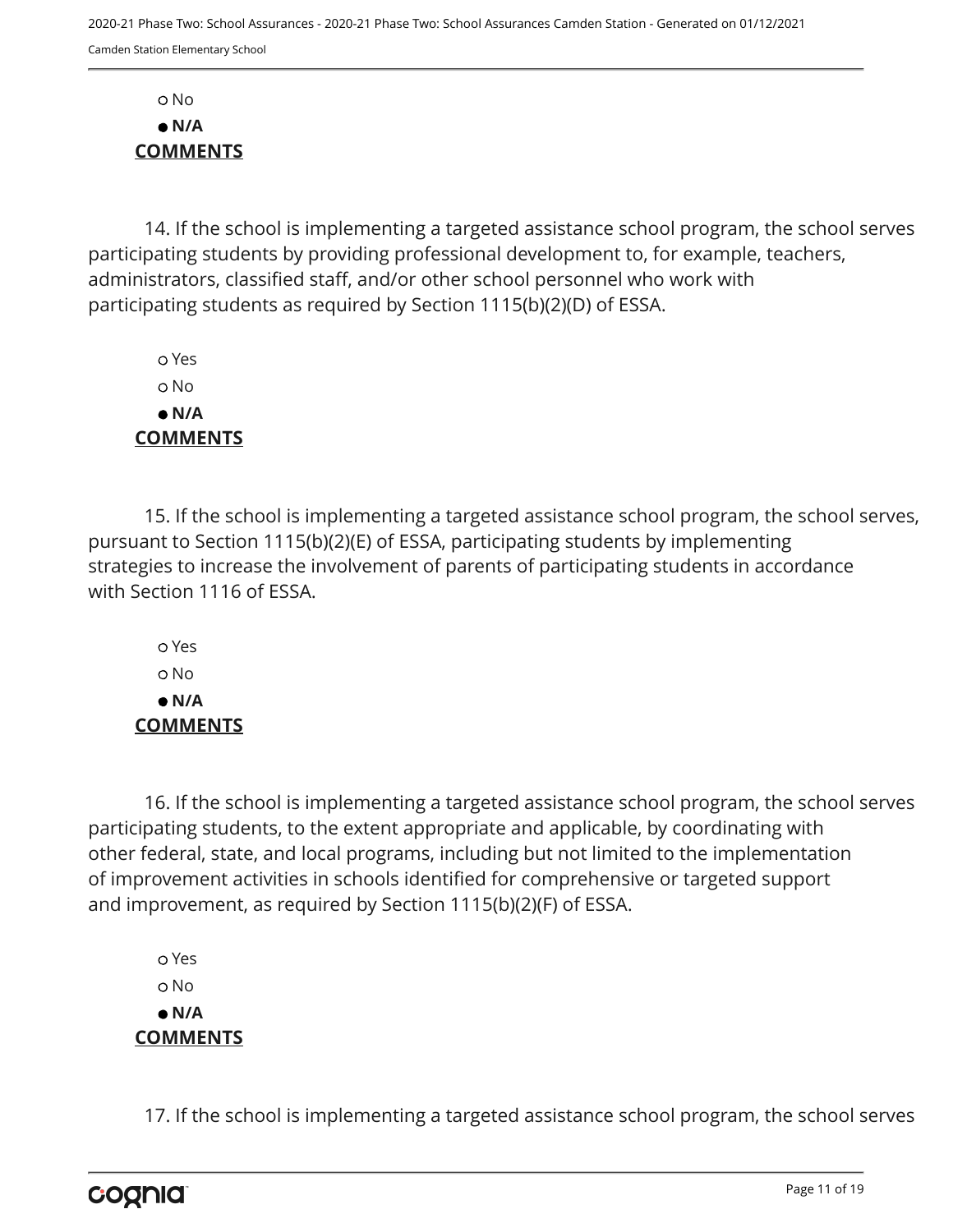participating students by reviewing the progress of participating students on an ongoing basis and revising the targeted assistance program, if necessary, to provide additional assistance to meet challenging state academic standards as required by Section 1115(b) (2)(G) of ESSA.

 Yes o No  **N/A COMMENTS**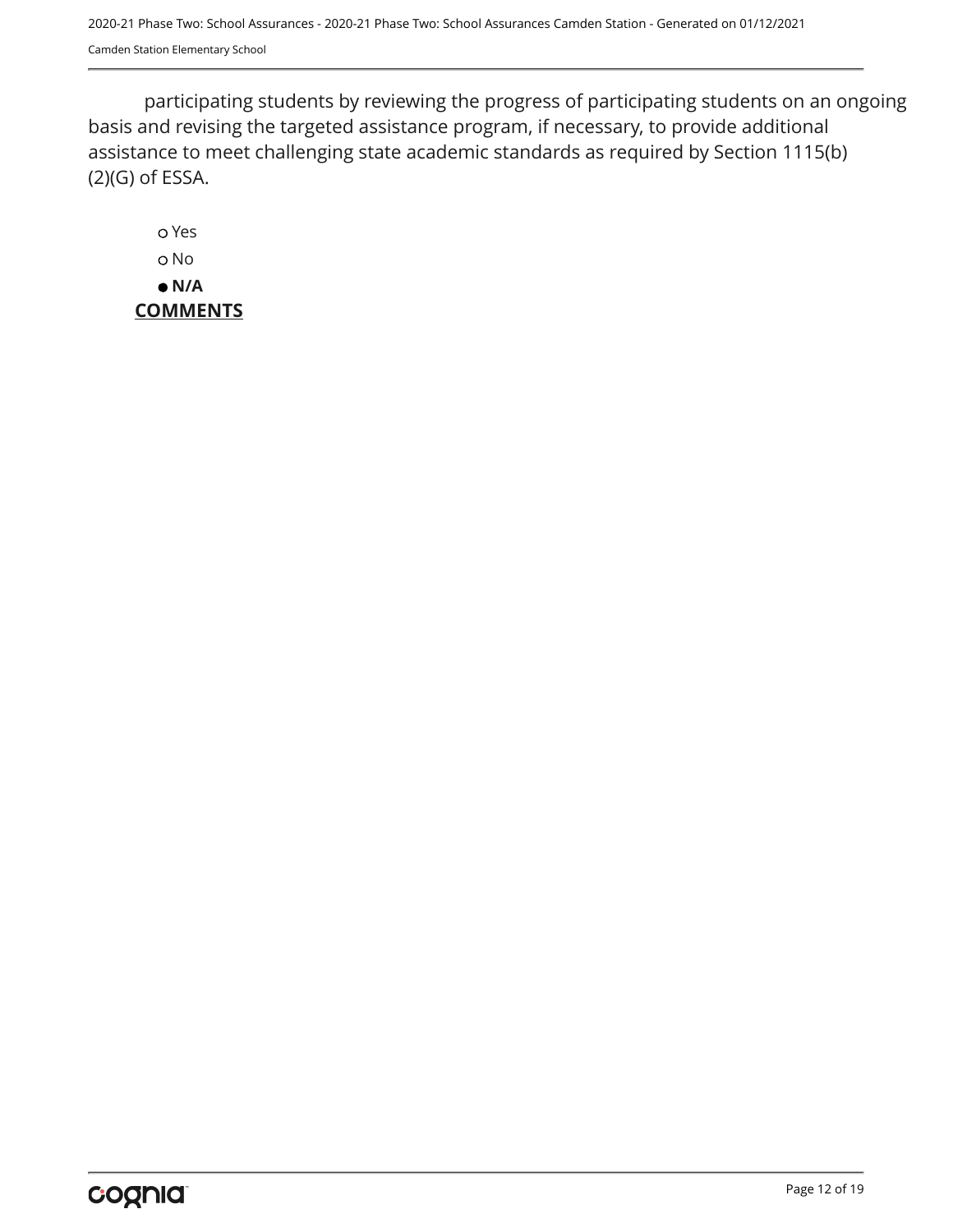# <span id="page-12-0"></span>**Schools Identified for Targeted Support and Improvement**

18. If identified for targeted support and improvement, including additional targeted support and improvement, pursuant to Section 1111(d)(2) of ESSA, the school developed and implemented a plan to improve student outcomes that, among other items, was informed by all indicators, including student performance against long-term goals; included evidence-based interventions; and, approved by local leadership. For reference, "evidence-based" is defined in ESSA Section 8101(21).

 Yes No  **N/A COMMENTS**

19. If identified for additional targeted support and improvement pursuant to Section 1111(d)(2)(C), the school developed and implemented a plan to improve student outcomes that also identified resource inequities to be addressed through implementation of such plan.

 Yes No  **N/A COMMENTS**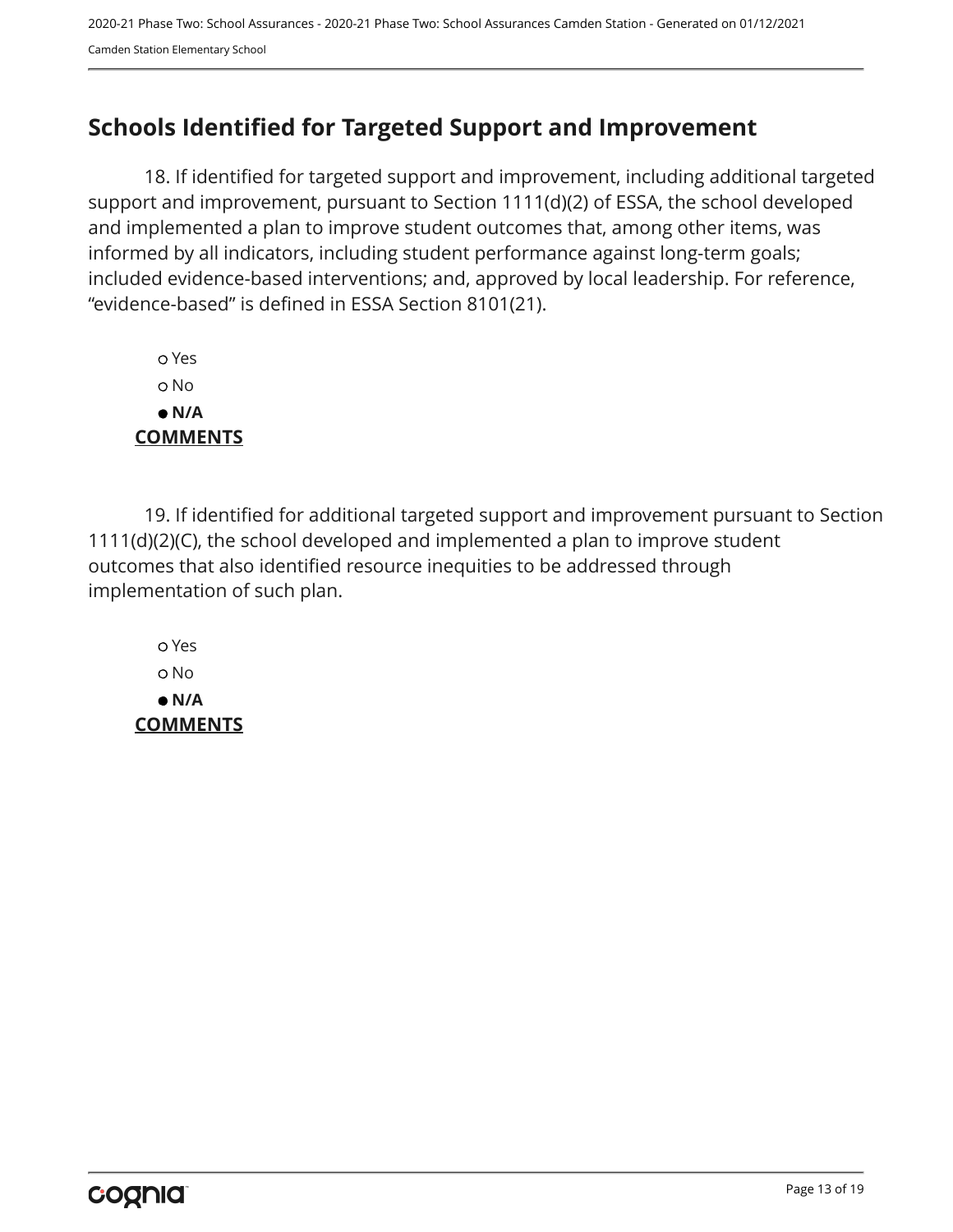# <span id="page-13-0"></span>**All School Programs**

20. The school provides professional development for staff that is in accordance with the purpose of Title II of ESSA; addresses the needs of all students; and, strives to ensure all students are college, career and transition ready as intended by Section 2103 of ESSA, which governs the local use of Title II funding.

 **Yes** No N/A **COMMENTS**

21. The school ensures that the use of federal funding, including expenditures for certified or classified positions (e.g. counselors, nurses, media specialists, etc.), is reasonable and necessary in compliance with 2 CFR 200.403 and 200.405.

 **Yes** No N/A **COMMENTS**

22. The school ensures that all teachers and paraprofessionals working in a program supported with Title I, Part A funding meet applicable state requirements as required by Section 1111(g)(2)(J) of ESSA.

 Yes No  **N/A COMMENTS**

23. The school distributes to parents and family members of participating children, or all children in a schoolwide program, a written parent and family engagement policy, which is agreed on by such parents, that describes the means for carrying out the requirements of ESSA Section 1116 (c) through (f). The school makes the policy available to the local community and updates it periodically to meet the changing needs of parents and the school. For reference, Section 1116(b) of ESSA allows existing parent and family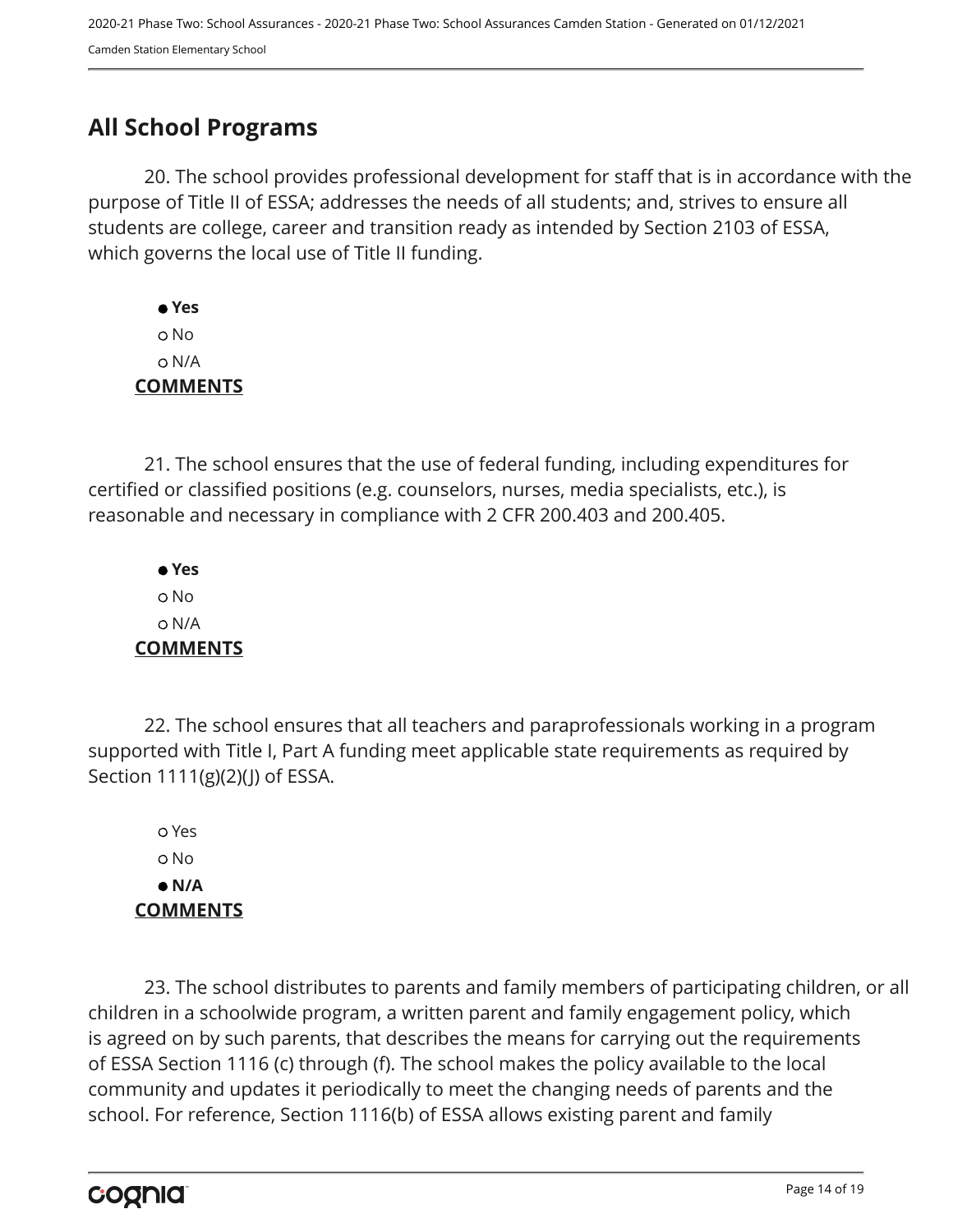engagement policies the school may have in place to be amended to meet the requirements under Title I, Part A.

 Yes No  **N/A COMMENTS**

24. The school convenes an annual meeting, at a convenient time, to which all parents of participating children, or all children in a schoolwide program, are invited and encouraged to attend, to inform parents of their school's participation in Title I, Part A and to explain the requirements of Title I, Part A, and the right of the parents to be involved, as required under Section 1116(c)(1).

 Yes No  **N/A COMMENTS**

25. The school offers a flexible number of meetings to parents, such as meetings in the morning or evening, and may provide, with funds provided under this part, transportation, child care, or home visits, as such services relate to parental involvement (ESSA Section 1116(c)(2).

 Yes No  **N/A COMMENTS**

26. The school involves parents, in an organized, ongoing, and timely way, in the planning, review, and improvement of programs under Title I, including the planning, review, and improvement of the school parent and family engagement policy and the joint development of the schoolwide program plan undersection 1114(b), except that if a school has in place a process for involving parents in the joint planning and design of the school's programs, the school may use that process, if such process includes an adequate representation of parents of participating children (ESSA Section 1116 (c)(3)).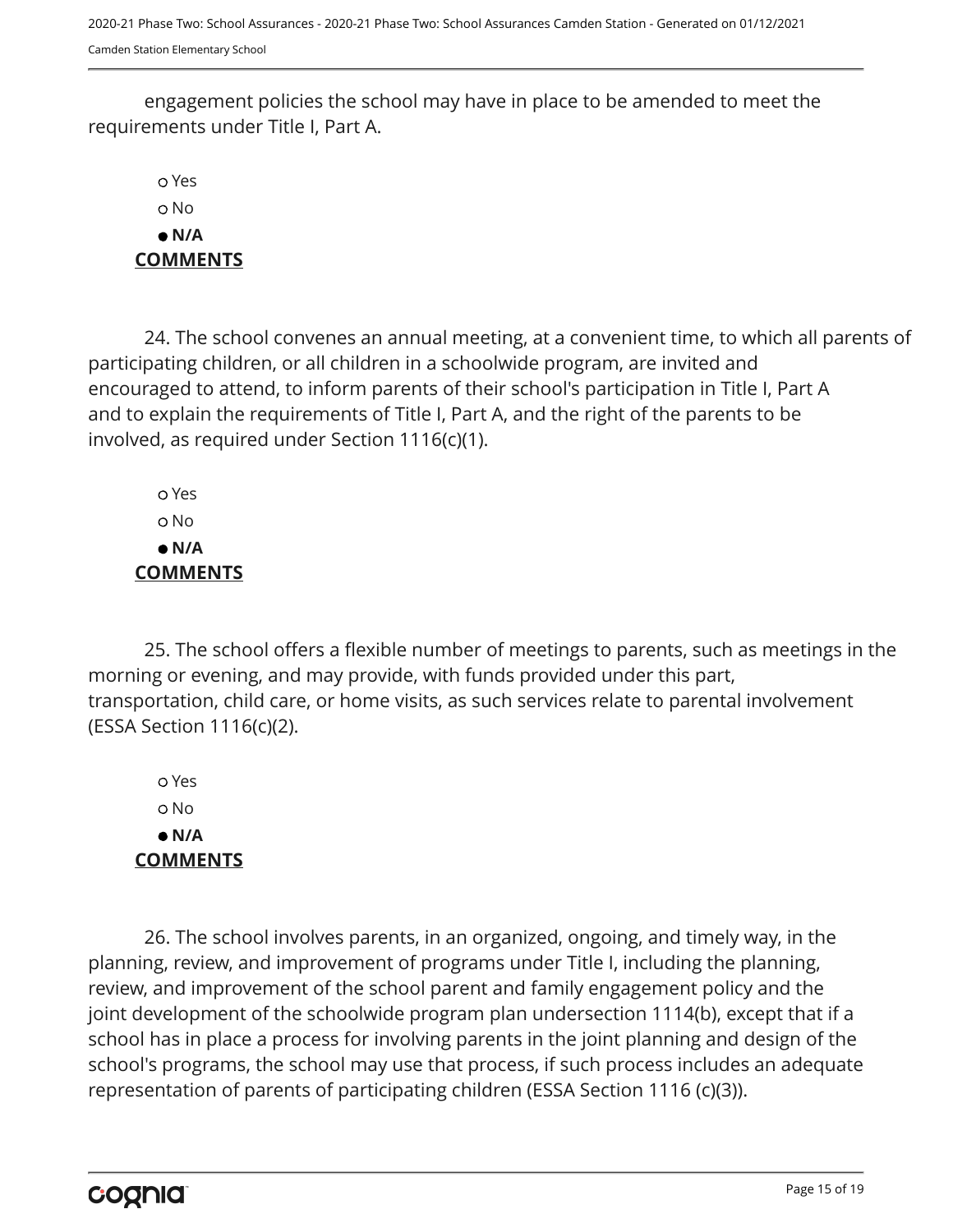Yes o No  **N/A COMMENTS**

27. The school provides parents of participating children, or all children in a schoolwide program—

A. timely information about programs under Title I;

B. a description and explanation of the curriculum in use at the school, the forms of academic assessment used to measure student progress, and the achievement levels of the challenging State academic standards; and

C. if requested by parents, opportunities for regular meetings to formulate suggestions and to participate, as appropriate, in decisions relating to the education of their children, and respond to any such suggestions as soon as practicably possible (ESSA Section 1116  $(C)(4)$ ).

 Yes o No  **N/A COMMENTS**

28. If the schoolwide program plan under section 1114(b) is not satisfactory to the parents of participating children, the school submits any parent comments on the plan when the school makes the plan available to the local educational agency.

 Yes o No  **N/A COMMENTS**

29. The school jointly develops with parents for all children served under this part a school-parent compact that outlines how parents, the entire school staff, and students will share the responsibility for improved student academic achievement and the means by which the school and parents will build and develop a partnership to help children achieve the State's high standards. The compact meets the requirements outlined in ESSA 1116(d)(1-2).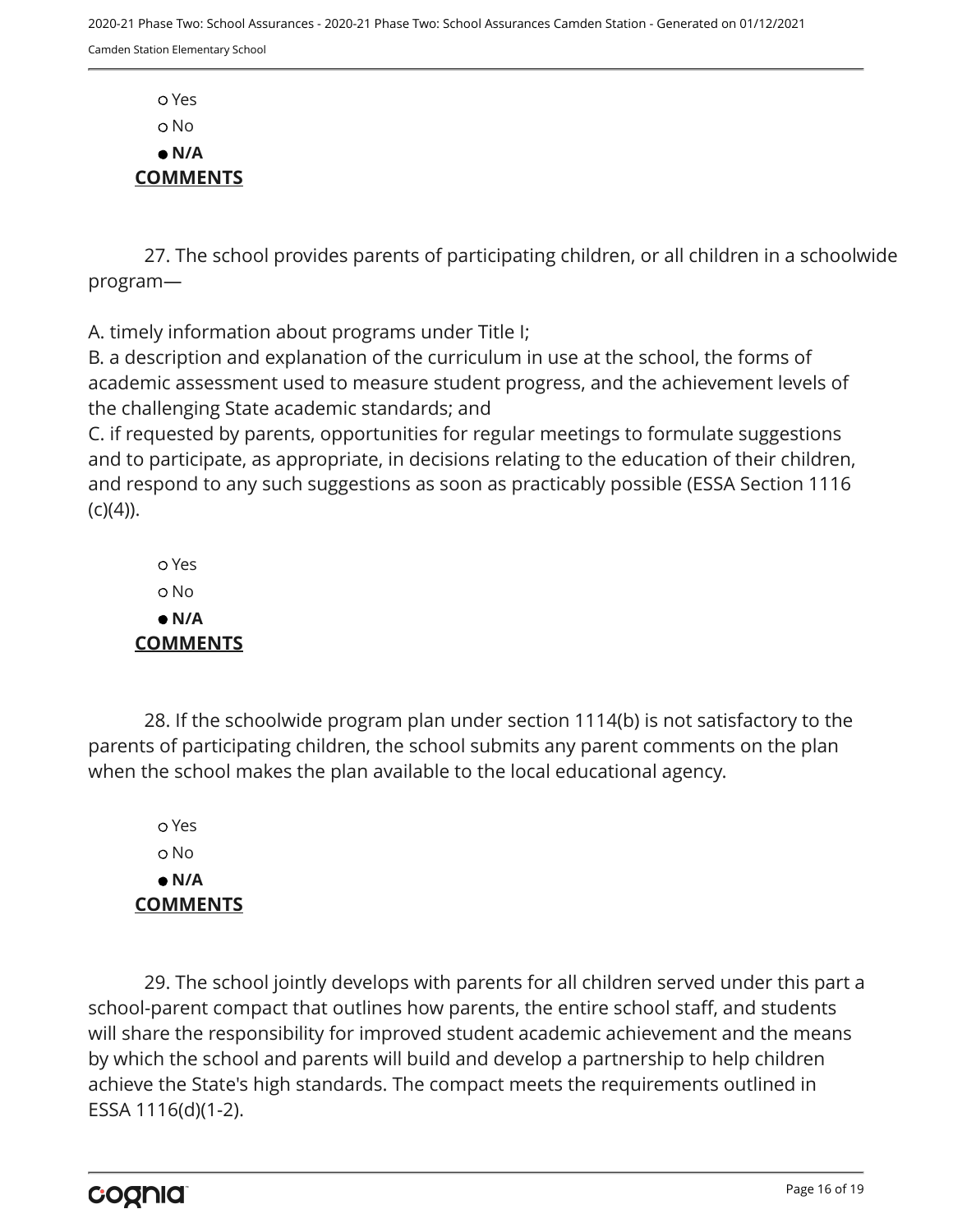Yes No  **N/A COMMENTS**

30. The school provides assistance to parents of children served by the school in understanding such topics as the challenging State academic standards, State and local academic assessments, the requirements of Title I, and how to monitor a child's progress and work with educators to improve the achievement of their children, as required by ESSA Section 1116(e)(1).

 Yes o No  **N/A COMMENTS**

31. The school provides materials and training to help parents to work with their children to improve their children's achievement, such as literacy training and using technology (including education about the harms of copyright piracy), as appropriate, to foster parental involvement, as required in ESSA Section 1116(e)(2).

 Yes No  **N/A COMMENTS**

32. The school educates teachers, specialized instructional support personnel, principals, and other school leaders, and other staff, with the assistance of parents, in the value and utility of contributions of parents, and in how to reach out to, communicate with, and work with parents as equal partners, implement and coordinate parent programs, and build ties between parents and the school, as required in ESSA Section 1116(e)(3).

 Yes o No  **N/A COMMENTS**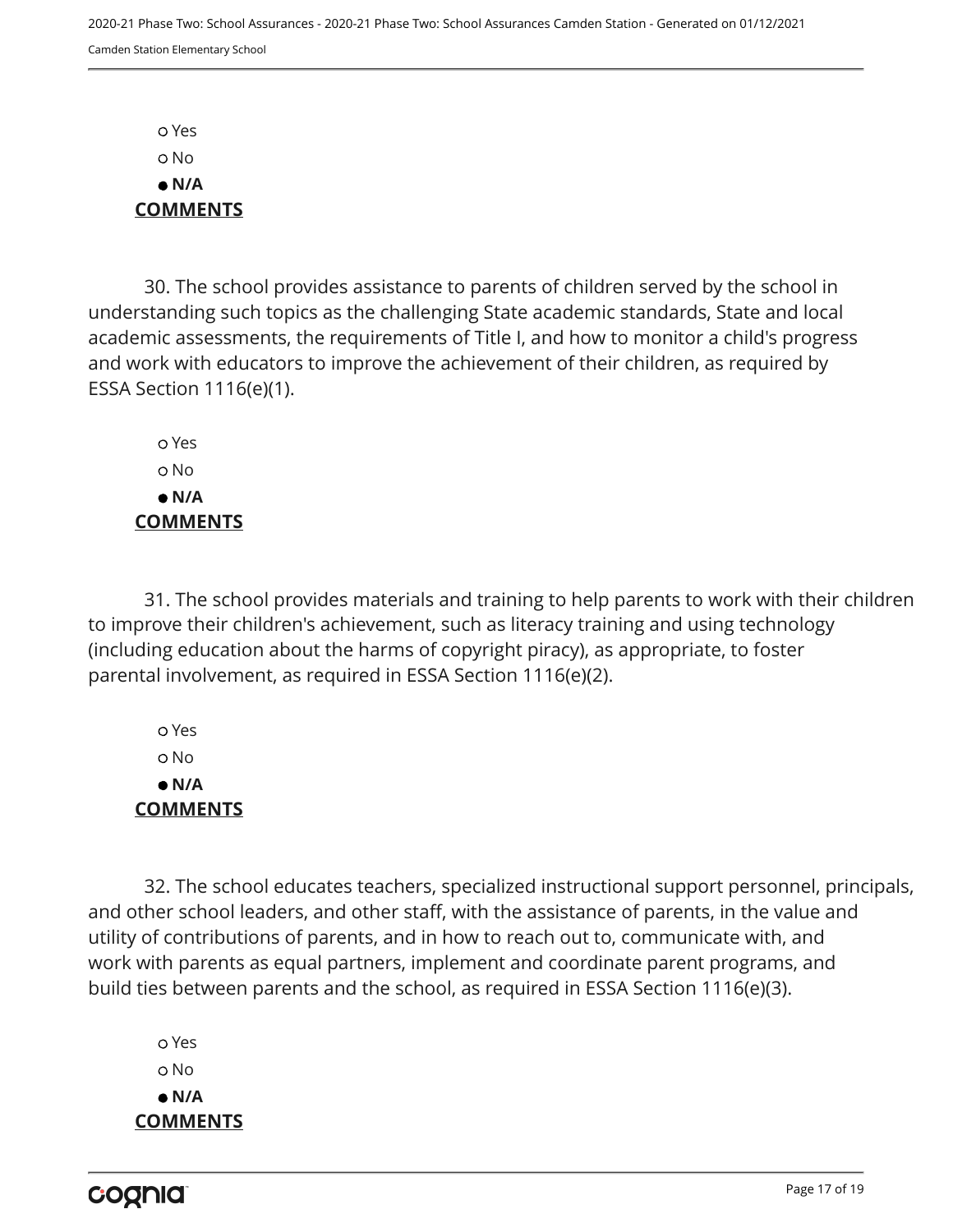33. To the extent feasible and appropriate, the school coordinates and integrates parent involvement programs and activities with other Federal, State, and local programs, including public preschool programs, and conducts other activities, such as parent resource centers, that encourage and support parents in more fully participating in the education of their children (ESSA Section 1116(e)(4)).

 Yes No  **N/A COMMENTS**

34. The school ensures that information related to school and parent programs, meetings, and other activities is sent to the parents of participating children, or all children in a schoolwide program, in a format and, to the extent practicable, in a language the parents can understand, as required in ESSA Section 1116(e)(5).

 Yes o No  **N/A COMMENTS**

35. To the extent practicable, the school provides opportunities for the informed participation of parents and family members (including parents and family members who have limited English proficiency, parents and family members with disabilities, and parents and family members of migratory children), including providing information and school reports required under section 1111 in a format and, to the extent practicable, in a language parents understand (ESSA Section 1116(f)).

 Yes No  **N/A COMMENTS**